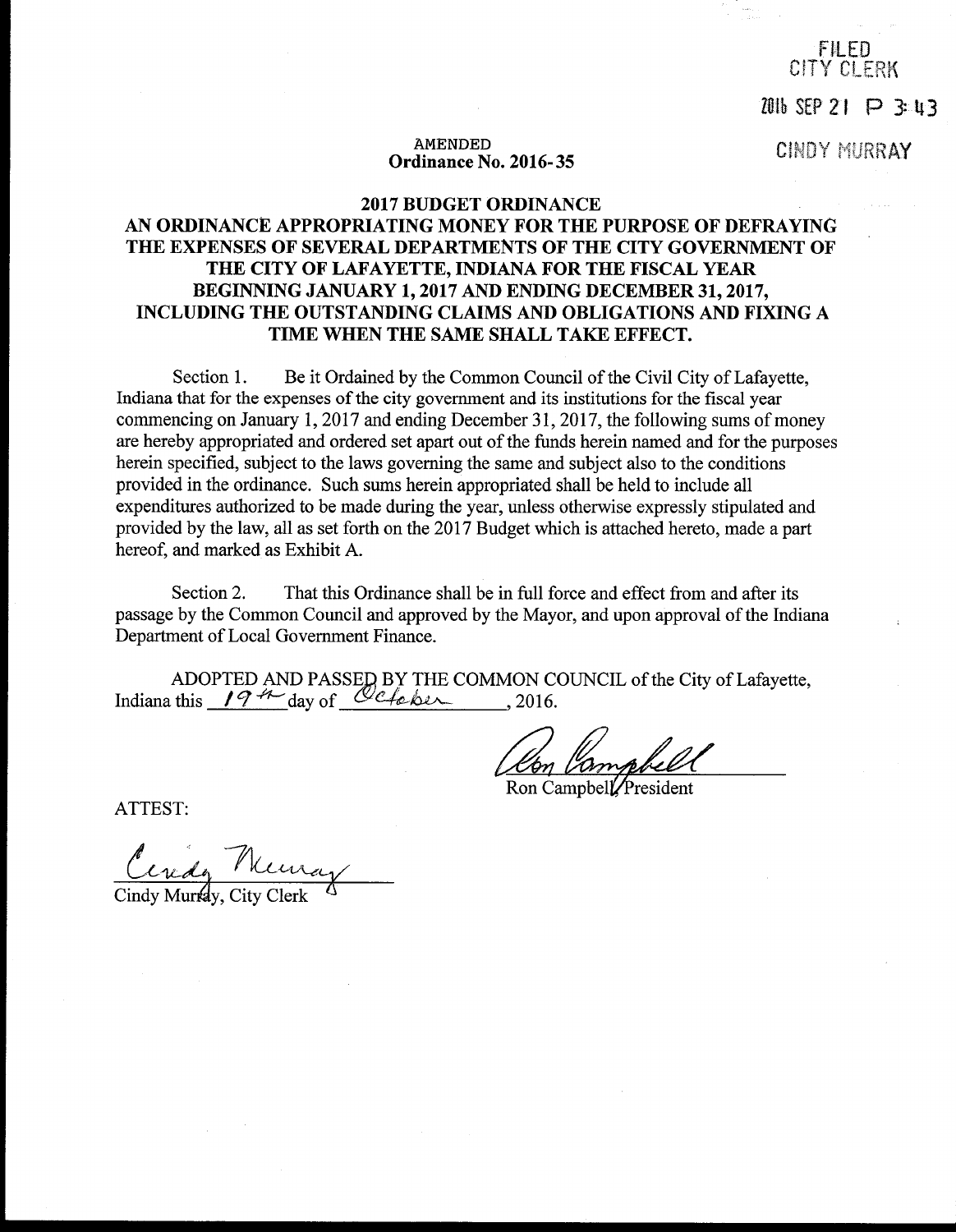Presented by me to the Mayor of the City of Lafayette, Indiana, for his approval and signature this  $19.4\text{ days}$  of  $\alpha$  (*A* 6 be  $\alpha$  ) 2016.

Cendy Thu Cindy Murray/City Clerk

This Ordinance approved and signed by me on this  $1941$  day of  $0.444 \times 2016$ .

Tony Roswarski, Mayor

ATTEST:

Cendy

Cindy Murtay, City Clerk

Sponsored by: Mayor Tony Roswarski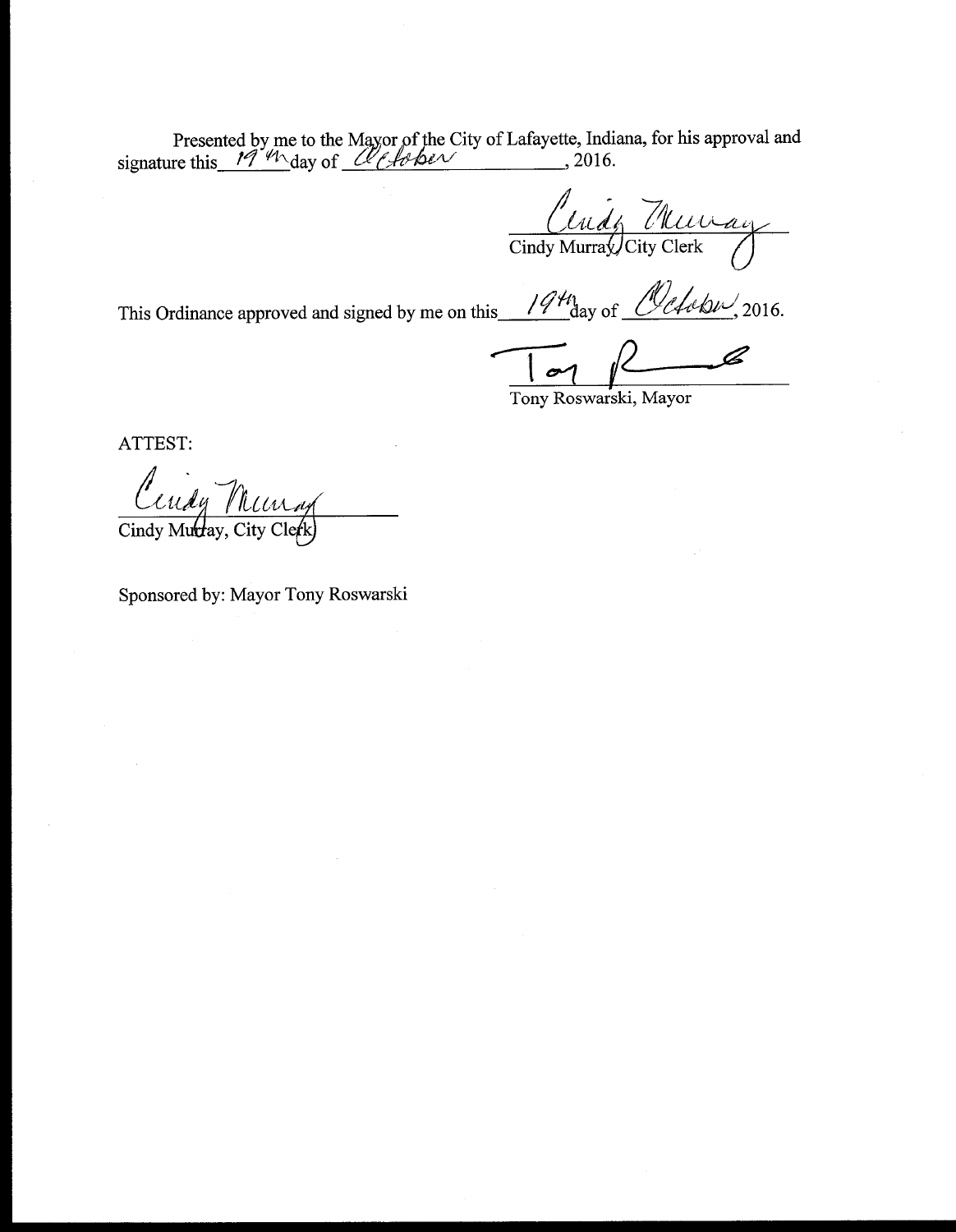General Fund

| Mayor's Office |                       |        |                                           |         |         |
|----------------|-----------------------|--------|-------------------------------------------|---------|---------|
| 1010           | 001                   | 412010 | Salary                                    | 73,100  |         |
|                |                       | 413010 | Social Security                           | 6,000   |         |
|                |                       | 413030 | <b>PERF</b>                               | 8,250   |         |
|                |                       | 413120 | Promotional                               | 8,250   |         |
|                |                       | 421020 | <b>Stationery &amp; Printing Supplies</b> | 750     |         |
|                |                       | 421050 | <b>Office Supplies</b>                    | 500     |         |
|                |                       | 423050 | <b>Equipment Repair Supplies</b>          | 300     |         |
|                |                       | 432030 | Travel                                    | 3,500   |         |
|                |                       | 439030 | Dues and Subscriptions                    | 3,000   |         |
|                |                       |        | <b>Department Total</b>                   |         | 103,650 |
|                | Controller's Office   |        |                                           |         |         |
| 1010           | 002                   | 412010 | Salary                                    | 133,500 |         |
|                |                       | 412014 | Temp Salary                               | 1,000   |         |
|                |                       | 413010 | Social Security                           | 10,600  |         |
|                |                       | 413030 | PERF                                      | 15,000  |         |
|                |                       | 413110 | Instructional                             | 3.500   |         |
|                |                       | 412050 | <b>Office Supplies</b>                    | 1,000   |         |
|                |                       | 432030 | Travel                                    | 200     |         |
|                |                       |        | <b>Department Total</b>                   |         | 164,800 |
|                |                       |        |                                           |         |         |
| Clerk's Office |                       |        |                                           |         |         |
| 1010           | 003                   | 412010 | Salary                                    | 86,500  |         |
|                |                       | 413010 | Social Security                           | 6,620   |         |
|                |                       | 413030 | <b>PERF</b>                               | 9,700   |         |
|                |                       | 413110 | Instructional                             | 1,150   |         |
|                |                       | 413120 | Promotional                               | 500     |         |
|                |                       | 421020 | <b>Stationery &amp; Printing Supplies</b> | 400     |         |
|                |                       | 421050 | <b>Office Supplies</b>                    | 800     |         |
|                |                       | 423050 | <b>Equipment Repair Supplies</b>          | 400     |         |
|                |                       | 432030 | Travel                                    | 650     |         |
|                |                       | 439030 | Dues and Subscriptions                    | 600     |         |
|                |                       |        | <b>Department Total</b>                   |         | 107,320 |
|                |                       |        |                                           |         |         |
| 1010           | Human Resource<br>004 | 412010 | Salary                                    | 72,500  |         |
|                |                       | 412015 | Performance/Professional Develop          | 1,150   |         |
|                |                       | 413010 | Social Security                           | 5,890   |         |
|                |                       | 413030 | PERF                                      | 8,580   |         |
|                |                       | 413110 | Instructional                             | 3,500   |         |
|                |                       | 421020 | <b>Stationery &amp; Printing Supplies</b> | 750     |         |
|                |                       | 421050 | <b>Office Supplies</b>                    | 2,300   |         |
|                |                       | 431010 | Legal Consultation                        | 750     |         |
|                |                       | 431080 | <b>Professional Consultation</b>          | 1,000   |         |
|                |                       | 432030 | Travel                                    | 1,500   |         |
|                |                       | 432040 | Telephone                                 | 0       |         |
|                |                       | 439030 | Dues and Subscriptions                    | 1,600   |         |
|                |                       |        | <b>Department Total</b>                   |         | 99,520  |
|                |                       |        |                                           |         |         |

 $\sim$ 

J.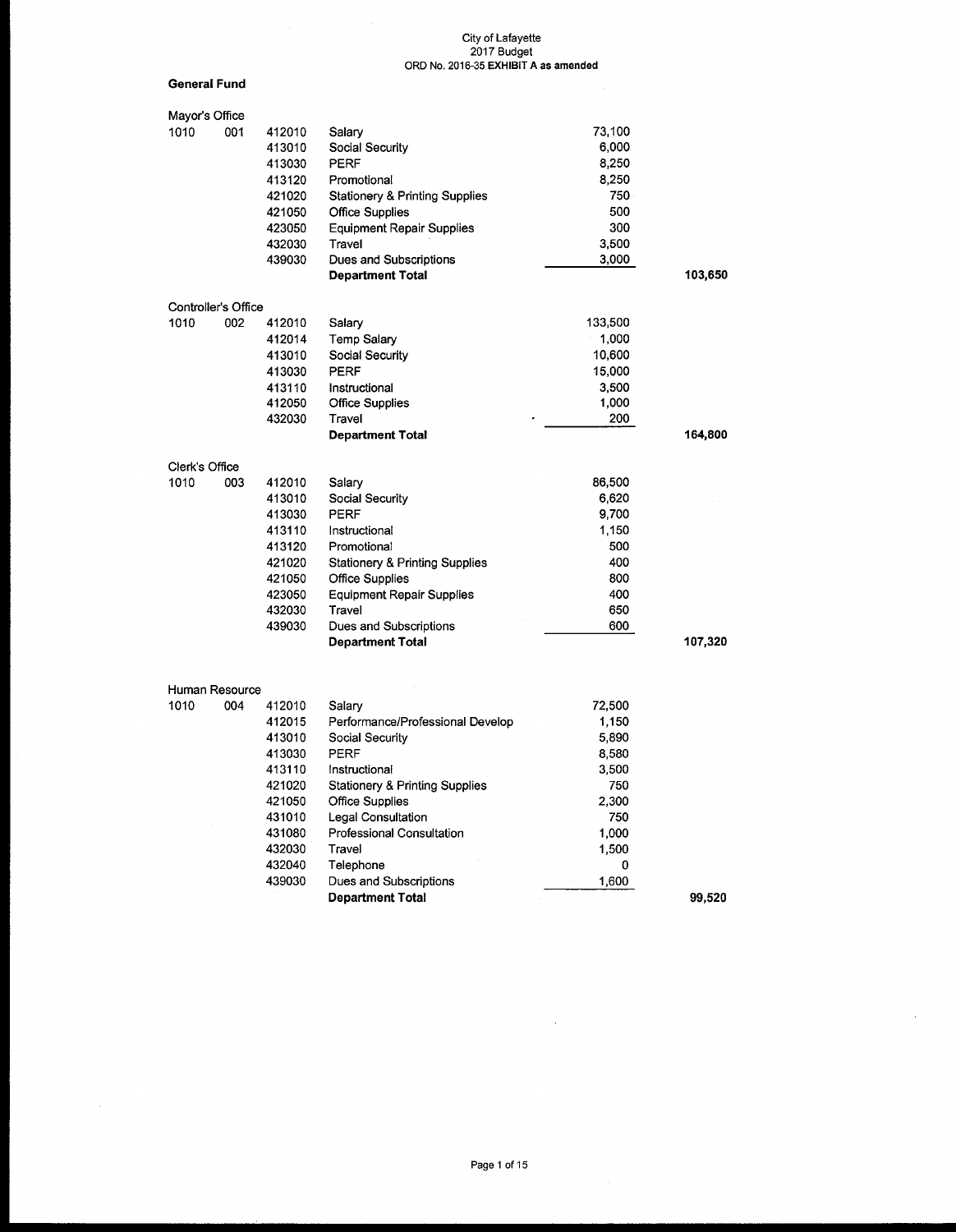General Fund

 $\mathcal{A}$ 

| Council                       |     |        |                                                     |                |           |
|-------------------------------|-----|--------|-----------------------------------------------------|----------------|-----------|
| 1010                          | 005 | 412010 | Salary                                              | 98,100         |           |
|                               |     | 413010 | <b>Social Security</b>                              | 7,520          |           |
|                               |     | 431010 | Legal Consultation                                  | 20,000         |           |
|                               |     | 431040 | Court Reporter                                      | 300            |           |
|                               |     | 432030 | Travel                                              | 1,000          |           |
|                               |     | 433050 | <b>Other Printing</b>                               | 500            |           |
|                               |     |        | <b>Department Total</b>                             |                | 127,420   |
|                               |     |        |                                                     |                |           |
| <b>Facilities Department</b>  |     |        |                                                     | 145,000        |           |
| 1010                          | 006 | 412010 | Salary                                              | 11.250         |           |
|                               |     | 412014 | <b>Temporary Salaries</b><br>Performance Incentives | $-2,000$       |           |
|                               |     | 412015 | Overtime                                            | 15,000         |           |
|                               |     | 412016 |                                                     | 13,100         |           |
|                               |     | 413010 | Social Security                                     | 19,250         |           |
|                               |     | 413030 | <b>PERF</b>                                         | 50,000         |           |
|                               |     | 413050 | Health Insurance                                    | 1,500          |           |
|                               |     | 413070 | <b>Clothing Allowance</b>                           | 200            |           |
|                               |     | 413115 | Medical Exams                                       | 175            |           |
|                               |     | 421020 | <b>Stationery &amp; Printing Supplies</b>           | 1,200          |           |
|                               |     | 421050 | <b>Office Supplies</b>                              | 5,000          |           |
|                               |     | 422012 | Gasoline & Oil                                      | 1,050          |           |
|                               |     | 422020 | Garage & Motor Supplies                             | 40,000         |           |
|                               |     | 423011 | <b>Building Maintenance Supplies</b>                | 40,000         |           |
|                               |     | 423050 | <b>Equipment Repair Supplies</b>                    | 10,000         |           |
|                               |     | 423060 | Ground Maint. Contracts & Supplies                  | 30,000         |           |
|                               |     | 425010 | <b>General Supplies</b>                             | 3,000          |           |
|                               |     | 426010 | Machinery & Tools                                   | 31,000         |           |
|                               |     | 431080 | <b>Contract Services</b>                            |                |           |
|                               |     | 432030 | Travel                                              | 5,000<br>4,000 |           |
|                               |     | 432040 | Telephone                                           | 500,000        |           |
|                               |     | 435010 | Electric                                            |                |           |
|                               |     | 435020 | <b>Natural Gas</b>                                  | 110,250        |           |
|                               |     | 435040 | Water and Sewer                                     | 14,000         |           |
|                               |     | 436010 | <b>Building Repairs</b>                             | 115,000<br>500 |           |
|                               |     | 437020 | <b>Equipment Rent</b><br>÷                          | 5,000          |           |
|                               |     | 439010 | <b>Educational Material</b>                         |                | 1,172,475 |
|                               |     |        | <b>Department Total</b>                             |                |           |
| <b>Engineering Department</b> |     |        |                                                     |                |           |
| 1010                          | 007 | 412010 | Salary                                              | 550,500        |           |
|                               |     | 412014 | <b>Temporary Salaries</b>                           | 35,000         |           |
|                               |     | 413010 | Social Security                                     | 43,000         |           |
|                               |     | 413030 | PERF                                                | 58,000         |           |
|                               |     | 413050 | Health Insurance                                    | 90,000         |           |
|                               |     | 413070 | Clothing Allowance                                  | 2,800          |           |
|                               |     | 413110 | Instructional                                       | 6,000          |           |
|                               |     | 413115 | <b>Medical Exams</b>                                | 100            |           |
|                               |     | 421020 | <b>Stationery &amp; Printing Supplies</b>           | 2,500          |           |
|                               |     | 421050 | Office Supplies                                     | 4,000          |           |
|                               |     | 422012 | Gasoline & Oil                                      | 8,000          |           |
|                               |     | 422020 | Garage & Motor Supplies                             | 2,000          |           |
|                               |     | 423050 | <b>Equipment Repair Supplies</b>                    | 500            |           |
|                               |     | 425010 | <b>General Supplies</b>                             | 3,300          |           |
|                               |     | 431010 | <b>Legal Consultation</b>                           | 30,000         |           |
|                               |     | 431080 | <b>Contract Services</b>                            | 95,000         |           |
|                               |     | 432030 | Travel                                              | 1,600          |           |
|                               |     | 432040 | Telephone                                           | 10,400         |           |
|                               |     | 433050 | <b>Other Printing</b>                               | 1,000          |           |
|                               |     | 439030 | Dues and Subscriptions                              | 1,200          |           |
|                               |     | 439091 | <b>Educational Material</b>                         | 3,000          |           |
|                               |     |        | <b>Department Total</b>                             |                | 947,900   |

 $\bar{\lambda}$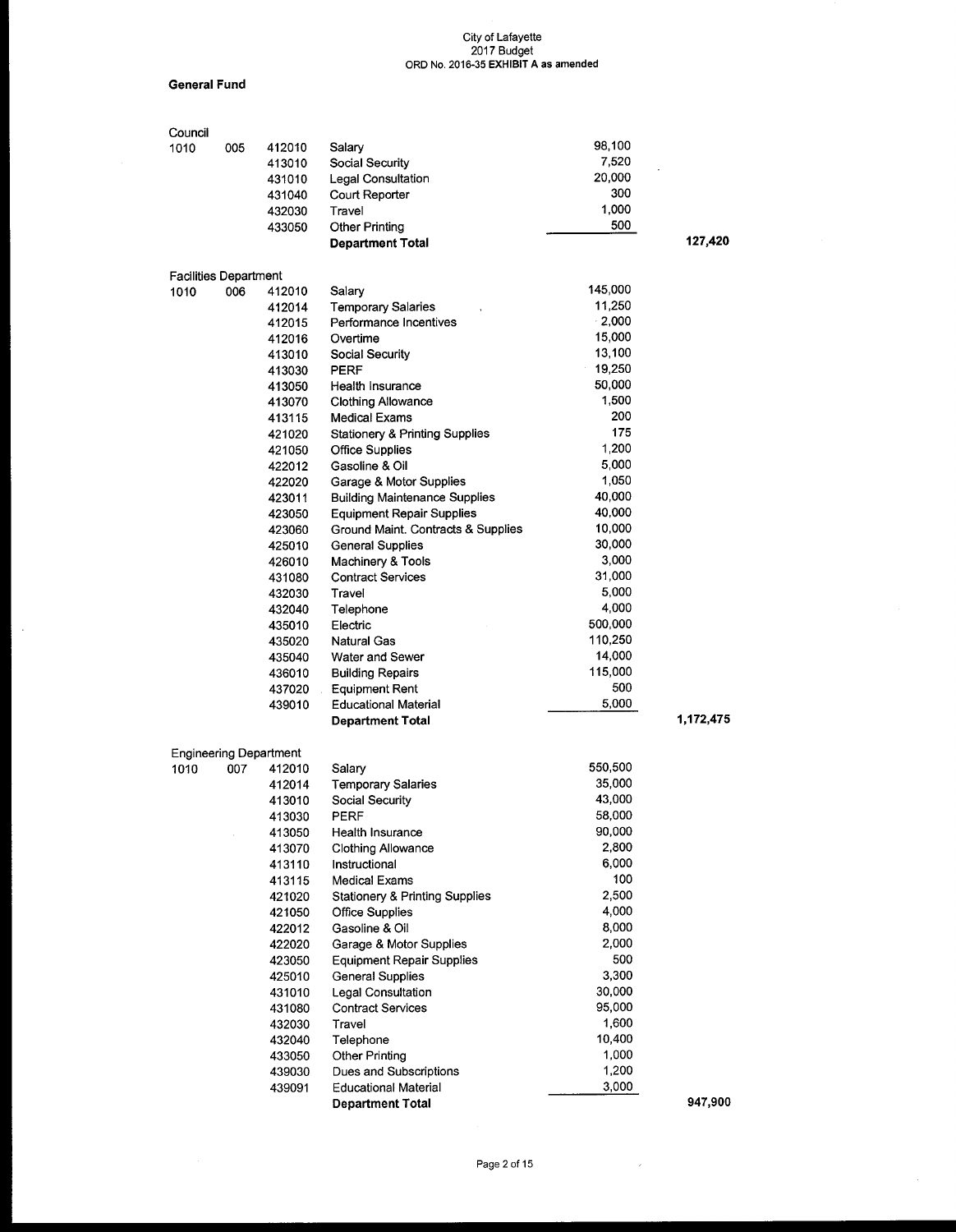$\hat{\mathcal{A}}$ 

#### General Fund

|      | Board of Public Works |                           |                                           |           |            |
|------|-----------------------|---------------------------|-------------------------------------------|-----------|------------|
| 1010 | 008                   | 421050                    | <b>Office Supplies</b>                    | 1,200     |            |
|      |                       | 425010                    | General Supplies                          | 10,000    |            |
|      |                       | 431010                    | Legal Consultation                        | 80,000    |            |
|      |                       | 431020                    | Demolition                                | 10,000    |            |
|      |                       | 431080                    | <b>Contract Services</b>                  | 55,000    |            |
|      |                       | 432020                    | Postage                                   | 20,000    |            |
|      |                       | 432040                    | Telephone                                 | 1,000     |            |
|      |                       | 433020                    | Legal Notice Publication                  | 7,000     |            |
|      |                       | 439155                    | Taxes                                     | 3,500     |            |
|      |                       | 445020                    | <b>Equipment Other</b>                    | 15,000    |            |
|      |                       |                           | <b>Department Total</b>                   |           | 202,700    |
|      |                       |                           |                                           |           |            |
|      |                       | Animal Control Department |                                           |           |            |
| 1010 | 009                   | 412010                    | Salary                                    | 135,000   |            |
|      |                       | 412014                    | <b>Temporary Salaries</b>                 | 12,500    |            |
|      |                       | 412016                    | Overtime                                  | 1,000     |            |
|      |                       | 413010                    | Social Security                           | 11,720    |            |
|      |                       | 413030                    | PERF                                      | 15,800    |            |
|      |                       | 413050                    | Health Insurance                          | 11,250    |            |
|      |                       | 413070                    | <b>Clothing Allowance</b>                 | 2,000     |            |
|      |                       | 413070                    | Instructional                             | 5,000     |            |
|      |                       | 413115                    | Medical Exams                             | 500       |            |
|      |                       | 421050                    | <b>Office Supplies</b>                    | 2,000     |            |
|      |                       | 422012                    | Gasoline & Oil                            | 7,500     |            |
|      |                       | 422020                    | Garage & Motor Supplies                   | 2,000     |            |
|      |                       | 425010                    | <b>General Supplies</b>                   | 2,000     |            |
|      |                       | 431010                    | Legal Consultation                        | 750       |            |
|      |                       | 432040                    | Telephone                                 | 3,500     |            |
|      |                       | 445020                    | Other Equipment                           | 3,000     |            |
|      |                       |                           | <b>Department Total</b>                   |           | 215,520    |
|      | Fire Department       |                           |                                           |           |            |
| 1010 | 010                   | 412010                    | Salary                                    | 9,320,000 |            |
|      |                       | 412015                    | Performance Incentives                    | 50,000    |            |
|      |                       | 412016                    | Overtime                                  | 400,000   |            |
|      |                       | 413010                    | Social Security                           | 168,600   |            |
|      |                       | 413030                    | PERF                                      | 46,500    |            |
|      |                       | 413035                    | <b>Fire-Police PERF</b>                   | 1,530,000 |            |
|      |                       | 413050                    | Health Insurance                          | 2,695,000 |            |
|      |                       | 413070                    | Clothing Allowance                        | 320,000   |            |
|      |                       | 413110                    | Instructional                             | 50,000    |            |
|      |                       | 413115                    | <b>Medical Exams</b>                      | 20,000    |            |
|      |                       | 421020                    | <b>Stationery &amp; Printing Supplies</b> | 5,000     |            |
|      |                       | 421050                    | <b>Office Supplies</b>                    | 4,500     |            |
|      |                       | 422012                    | Gasoline & Oil                            | 70,000    |            |
|      |                       | 422032                    | Medical, Surgical, & Dental               | 15,000    |            |
|      |                       | 423050                    | <b>Equipment Repair Supplies</b>          | 100,000   |            |
|      |                       | 423090                    | Radio Supplies                            | 30,000    |            |
|      |                       | 425010                    | <b>General Supplies</b>                   | 35,000    |            |
|      |                       | 427015                    | <b>Fire Prevention Supplies</b>           | 5,000     |            |
|      |                       | 427020                    | Fire Investigation                        | 5,000     |            |
|      |                       | 431010                    | <b>Legal Consultation</b>                 | 10,000    |            |
|      |                       | 431050                    | Professional Consultation                 | 3,600     |            |
|      |                       | 431080                    | <b>Contract Services</b>                  | 22,000    |            |
|      |                       | 432030                    | Travel                                    | 15,000    |            |
|      |                       | 432040                    | Telephone                                 | 17,000    |            |
|      |                       | 435010                    | Electric                                  | 60,000    |            |
|      |                       |                           | Natural Gas                               | 55,000    |            |
|      |                       | 435020<br>435040          | Water and Sewer                           | 2,500     |            |
|      |                       | 436010                    | <b>Building Repairs</b>                   | 15,000    |            |
|      |                       | 439030                    | Dues and Subscriptions                    | 4,000     |            |
|      |                       | 445020                    | Other Equipment                           | 100,000   |            |
|      |                       |                           | <b>Department Total</b>                   |           | 15,173,700 |
|      |                       |                           |                                           |           |            |

 $\bar{z}$ 

 $\sim$  .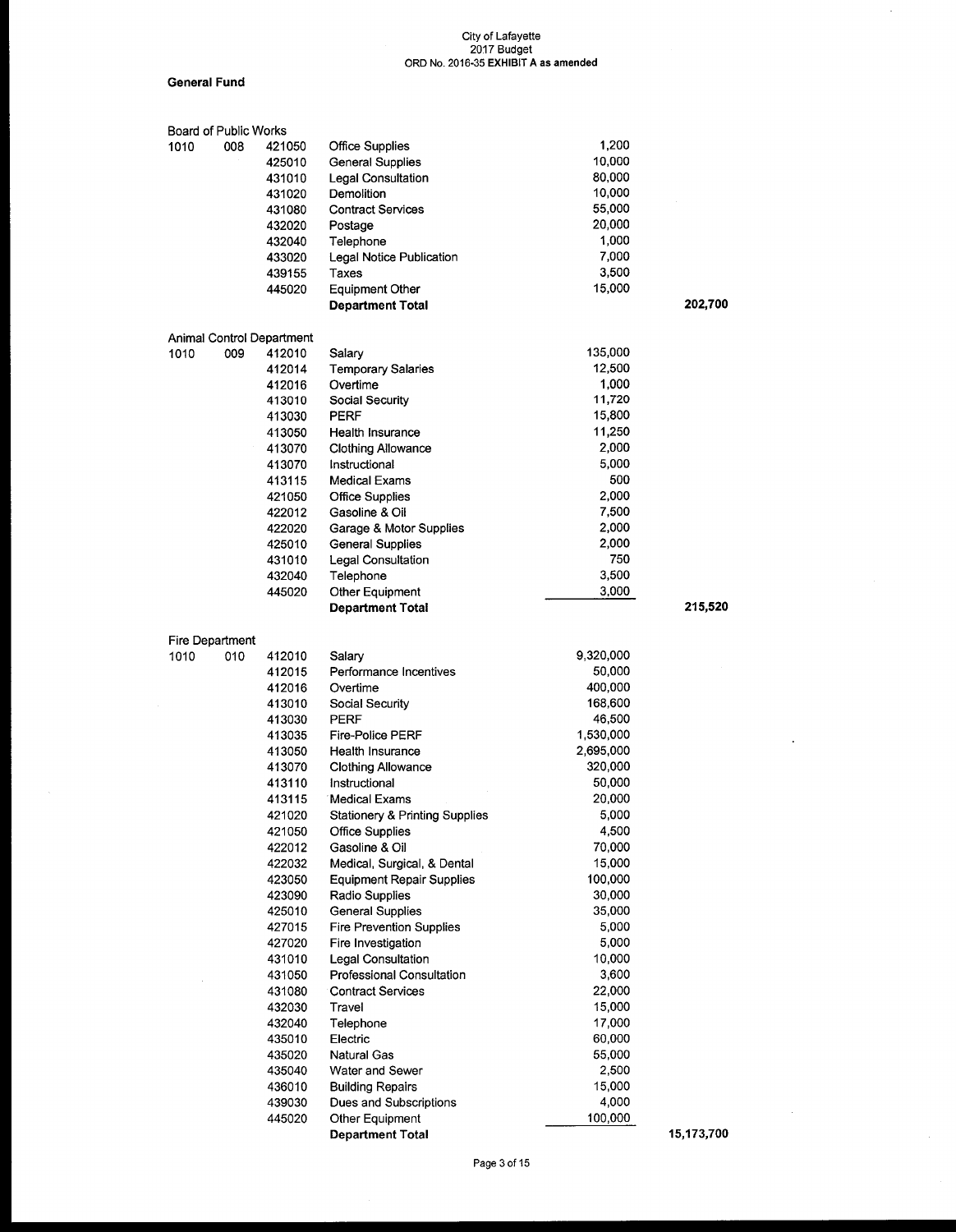#### General Fund

| <b>Police Department</b>             |     |        |                                           |            |            |
|--------------------------------------|-----|--------|-------------------------------------------|------------|------------|
| 1010                                 | 011 | 412010 | Salary                                    | 10,950,000 |            |
|                                      |     | 412015 | Performance Incentive Pay                 | 80,000     |            |
|                                      |     | 412016 | Overtime                                  | 337,000    |            |
|                                      |     | 412017 | Educational Incentive Pay                 | 11,000     |            |
|                                      |     | 413010 | Social Security                           | 310,000    |            |
|                                      |     | 413030 | <b>PERF</b>                               | 220,000    |            |
|                                      |     | 413035 | Fire-Police PERF                          | 1,530,000  |            |
|                                      |     | 413050 | Health Insurance                          | 3,000,000  |            |
|                                      |     | 413070 | Clothing Allowance                        | 292,000    |            |
|                                      |     |        |                                           | 60,000     |            |
|                                      |     | 413110 | Instructional                             |            |            |
|                                      |     | 413115 | <b>Medical Exams</b>                      | 18,000     |            |
|                                      |     | 421006 | Ordinance                                 | 75,000     |            |
|                                      |     | 421020 | <b>Stationery &amp; Printing Supplies</b> | 11,000     |            |
|                                      |     | 421050 | <b>Office Supplies</b>                    | 30,000     |            |
|                                      |     | 421060 | <b>Computer Software &amp; Supplies</b>   | 20,000     |            |
|                                      |     | 422012 | Gasoline & Oil                            | 260,000    |            |
|                                      |     | 422020 | Garage & Motor Supplies                   | 21,000     |            |
|                                      |     | 422040 | Institutional                             | 1,000      |            |
|                                      |     | 423050 | <b>Equipment Repair Supplies</b>          | 100,000    |            |
|                                      |     | 423080 | <b>Laboratory Supplies</b>                | 10,000     |            |
|                                      |     | 423090 | Radio Supplies                            | 30,000     |            |
|                                      |     | 425010 | <b>General Supplies</b>                   | 12,000     |            |
|                                      |     | 427010 | Reserve Officer Expense                   | 3,000      |            |
|                                      |     | 431010 | Legal Consultation                        | 23,000     |            |
|                                      |     | 431080 |                                           |            |            |
|                                      |     |        | <b>Contract Services</b>                  | 12,000     |            |
|                                      |     | 432030 | Travel                                    | 30,000     |            |
|                                      |     | 432040 | Telephone                                 | 137,000    |            |
|                                      |     | 436010 | Maintenance Contracts                     | 13,000     |            |
|                                      |     | 439030 | Dues and Subscriptions                    | 3,500      |            |
|                                      |     |        | <b>Department Total</b>                   |            | 17,599,500 |
| <b>Purchasing Department</b>         |     |        |                                           |            |            |
| 1010                                 | 012 | 412010 | Salary                                    | 51,200     |            |
|                                      |     | 413010 | Social Security                           | 3,912      |            |
|                                      |     | 413030 | PERF                                      | 5,650      |            |
|                                      |     | 421020 | <b>Stationery &amp; Printing Supplies</b> | 60         |            |
|                                      |     | 421050 | <b>Office Supplies</b>                    | 645        |            |
|                                      |     | 431010 | Legal Consultation                        | 500        |            |
|                                      |     | 432040 | Telephone                                 | 340        |            |
|                                      |     | 433050 | <b>Other Printing</b>                     | 0          |            |
|                                      |     | 439030 | Dues and Subscriptions                    | 330        |            |
|                                      |     |        | <b>Department Total</b>                   |            | 62,637     |
|                                      |     |        |                                           |            |            |
| <b>Sanitation Department</b><br>1010 | 013 | 412010 | Salary                                    | 1,115,000  |            |
|                                      |     |        |                                           | 15,000     |            |
|                                      |     | 412014 | Tempory                                   |            |            |
|                                      |     | 412016 | Overtime                                  | 90,000     |            |
|                                      |     | 413010 | Social Security                           | 92,900     |            |
|                                      |     | 413030 | <b>PERF</b>                               | 134,000    |            |
|                                      |     | 413050 | Health Insurance                          | 330,000    |            |
|                                      |     | 413070 | Clothing Allowance                        | 15,000     |            |
|                                      |     | 413110 | Instructional                             | 250        |            |
|                                      |     | 413115 | <b>Medical Exams</b>                      | 2,500      |            |
|                                      |     | 421020 | <b>Stationery &amp; Printing Supplies</b> | 1,000      |            |
|                                      |     | 421050 | <b>Office Supplies</b>                    | 500        |            |
|                                      |     | 422012 | Gasoline & Oil                            | 130,000    |            |
|                                      |     | 422020 | Garage & Motor Supplies                   | 40,000     |            |
|                                      |     | 423050 | <b>Equipment Repair Supplies</b>          | 115,000    |            |
|                                      |     | 423090 | Radio Supplies                            | 12,000     |            |
|                                      |     | 425010 | <b>General Supplies</b>                   | 35,000     |            |
|                                      |     | 431010 | Legal Consultation                        | 250        |            |
|                                      |     | 431080 | <b>Contract Services</b>                  | 6,000      |            |
|                                      |     |        |                                           | 1,000      |            |
|                                      |     | 432020 | Postage<br>Travel                         | 250        |            |
|                                      |     | 432030 |                                           |            |            |
|                                      |     | 432040 | Telephone<br>Page 4 of 15                 | 1,500      |            |
|                                      |     |        |                                           |            |            |

 $\bar{z}$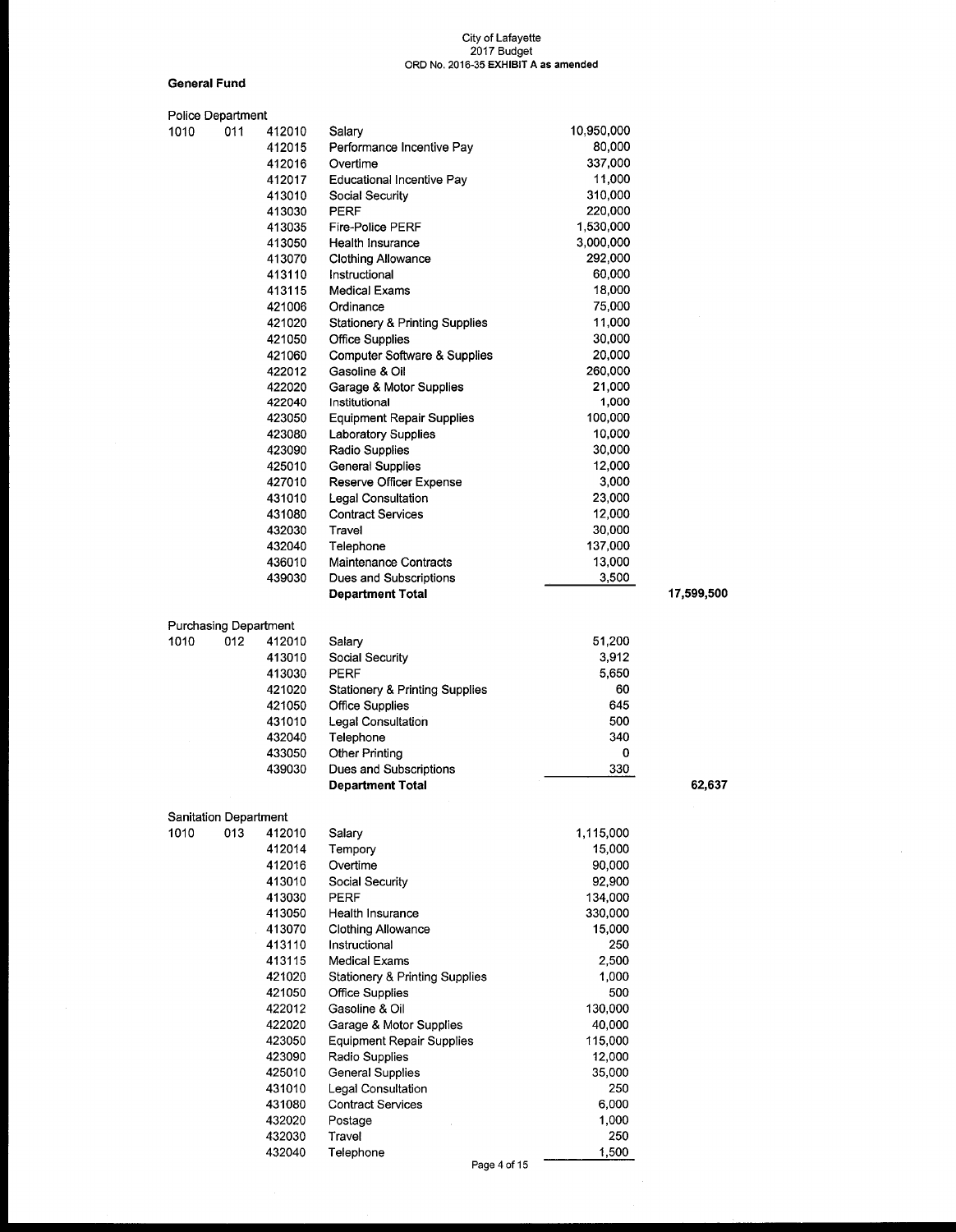## City of Lafayette Department Total 2017 Budget 2,137, 150 ORD No. 2016-35 EXHIBIT A as amended

 $\mathbf{r}$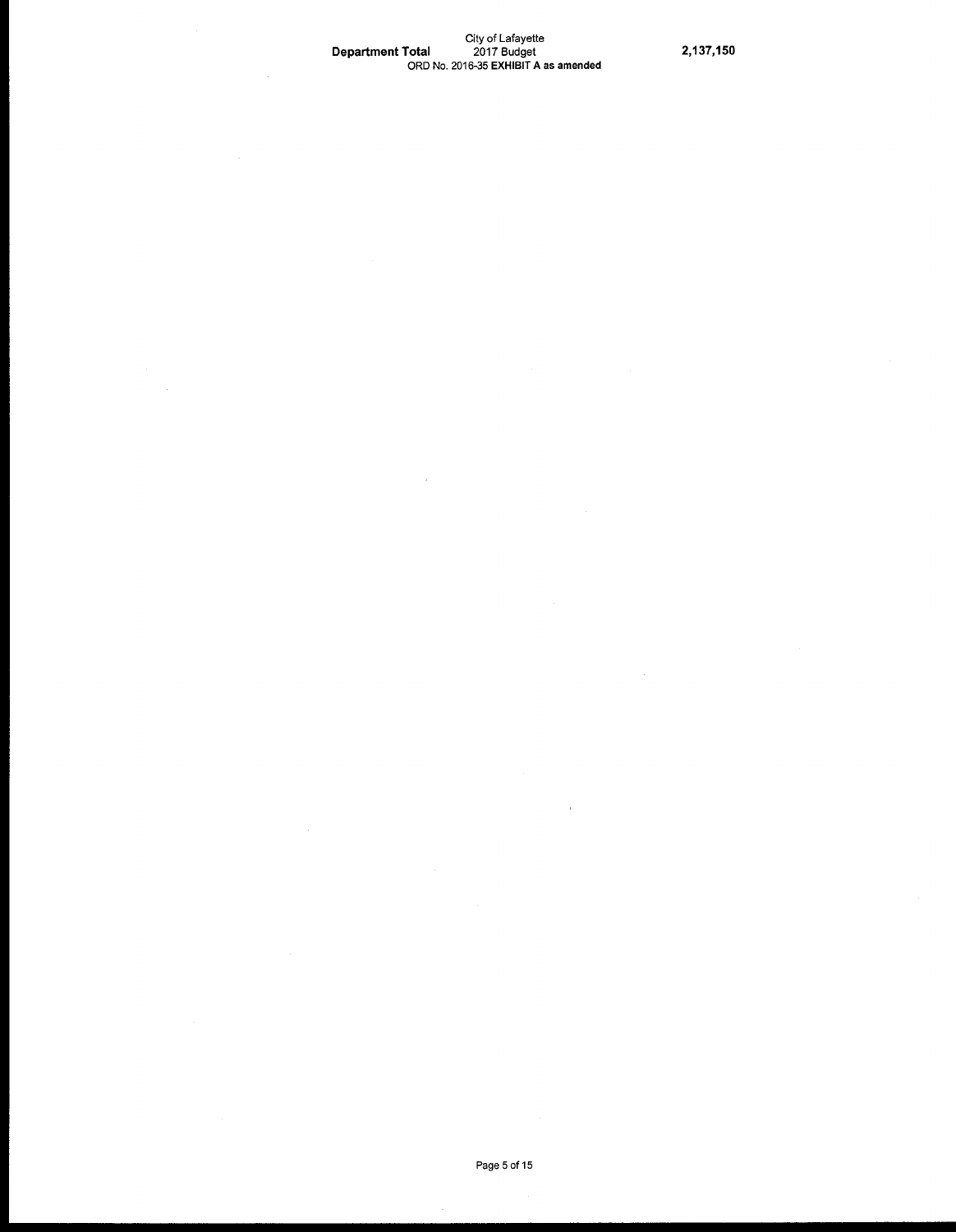#### City of Lafayette 2017 Laf Latayet<br>Budget ORD No. 2016-35 EXHIBIT A as amended

### General Fund

|      |          | Human Relations Department |                                              |         |         |
|------|----------|----------------------------|----------------------------------------------|---------|---------|
|      | 1010 018 | 431010                     | Legal Consultation                           | 1,000   |         |
|      |          | 433020                     | Legal Notice Publication                     | 300     |         |
|      |          |                            | <b>Department Total</b>                      |         | 1,300   |
|      |          |                            | Information Technology / Services Department |         |         |
| 1010 | 030      | 412010                     | Salary                                       | 192,000 |         |
|      |          | 412016                     | Overtime                                     | 1,000   |         |
|      |          | 413010                     | Social Security                              | 14,900  |         |
|      |          | 413030                     | <b>PERF</b>                                  | 21.750  |         |
|      |          | 413050                     | Health Insurance                             | 19,000  |         |
|      |          | 413110                     | Instructional                                | 11,850  |         |
|      |          | 413115                     | Medical Exams                                | 150     |         |
|      |          | 421020                     | <b>Stationery &amp; Printing Supplies</b>    | 500     |         |
|      |          | 421050                     | <b>Office Supplies</b>                       | 4.500   |         |
|      |          | 422012                     | Gasoline & Oil                               | 600     |         |
|      |          | 423050                     | <b>Equipment Repair Supplies</b>             | 11,000  |         |
|      |          | 425010                     | <b>General Supplies</b>                      | 1,000   |         |
|      |          | 432040                     | Travel                                       | 4,300   |         |
|      |          | 432040                     | Telephone                                    | 40,000  |         |
|      |          | 439030                     | Dues and Subscriptions                       | 250     |         |
|      |          | 439091                     | <b>Educational Material</b>                  | 200     |         |
|      |          |                            | <b>Department Total</b>                      |         | 323,000 |
|      |          |                            |                                              |         |         |

# FUND TOTAL 38,438,592

### Motor Vehicle Fund

| Motor Vehicle Department |                                                |           |           |
|--------------------------|------------------------------------------------|-----------|-----------|
| 2010<br>021<br>412010    | Salary                                         | 1,842,500 |           |
| 412014                   | <b>Temporary Salaries</b>                      | 25,000    |           |
| 412016                   | Overtime                                       | 120,000   |           |
| 413010                   | Social Security                                | 153,100   |           |
| 413030                   | PERF                                           | 230,200   |           |
| 413050                   | Health Insurance                               | 640.000   |           |
| 413070                   | <b>Clothing Allowance</b>                      | 18,600    |           |
| 413110                   | Instructional                                  | 1,200     |           |
| 413115                   | <b>Medical Exams</b>                           | 5,000     |           |
| 421020                   | <b>Stationery &amp; Printing Supplies</b>      | 1,500     |           |
| 421050                   | <b>Office Supplies</b>                         | 1,500     |           |
| 422012                   | Gasoline & Oil                                 | 145,000   |           |
| 422020                   | Garage & Motor Supplies                        | 22,000    |           |
| 423011                   | <b>Building Maintenance Supplies</b>           | 1,000     |           |
| 423012                   | <b>Street &amp; Alley Maintenance Supplies</b> | 125,000   |           |
| 423040                   | Chemicals                                      | 4,000     |           |
| 423050                   | <b>Equipment Repair Supplies</b>               | 190,000   |           |
| 423090                   | Radio Supplies                                 | 15,000    |           |
| 425010                   | <b>General Supplies</b>                        | 20,000    |           |
| 426010                   | Machinery & Tools                              | 5,000     |           |
| 431010                   | Legal Consultation                             | 750       |           |
| 431080                   | <b>Contract Services</b>                       | 30,000    |           |
| 432020                   | Postage                                        | 200       |           |
| 432030                   | Travel                                         | 1,000     |           |
| 432040                   | Telephone                                      | 3,000     |           |
| 435010                   | Electric                                       | 15,000    |           |
| 435020                   | <b>Natural Gas</b>                             | 30,000    |           |
| 435040                   | Water and Sewer                                | 4,500     |           |
| 436010                   | <b>Building Repairs</b>                        | 15,000    |           |
| 437020                   | <b>Equipment Rent</b>                          | 1.000     |           |
| 439030                   | Dues and Subscriptions                         | 50        |           |
| 445020                   | Machinery & Equipment                          | 300,000   |           |
|                          | <b>Department Total</b>                        |           | 3,966,100 |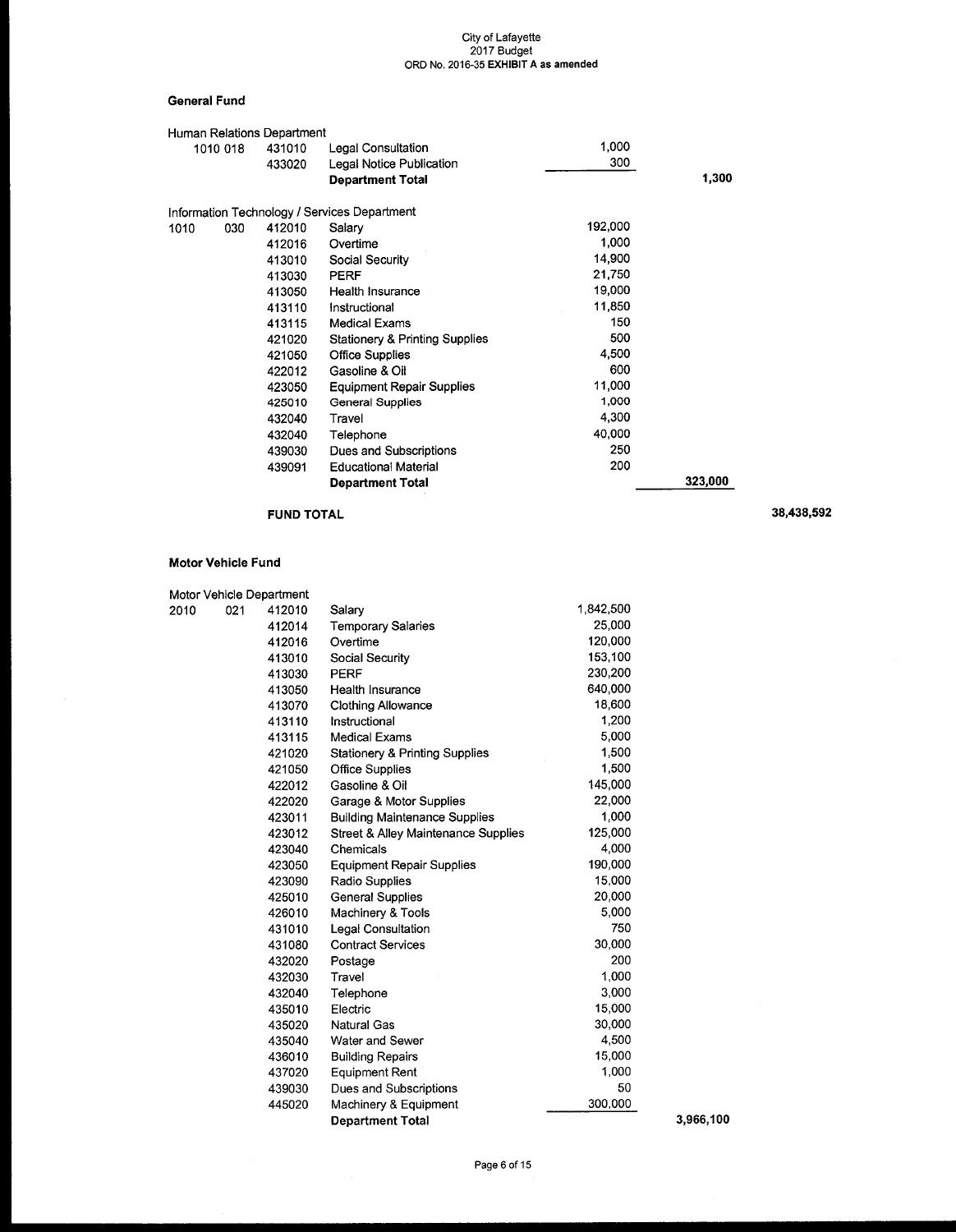#### Motor Vehicle Fund

 $\mathcal{L}_{\mathrm{in}}$ 

 $\bar{\gamma}$ 

| Traffic Department |     |                              |                                           |         |           |
|--------------------|-----|------------------------------|-------------------------------------------|---------|-----------|
| 2010               | 022 | 412010                       | Salary                                    | 139,600 |           |
|                    |     | 412014                       | <b>Temporary Salaries</b>                 | 8,500   |           |
|                    |     | 412016                       | Overtime                                  | 3,000   |           |
|                    |     | 413010                       | Social Security                           | 11,750  |           |
|                    |     | 413030                       | <b>PERF</b>                               | 15,950  |           |
|                    |     | 413050                       | Health Insurance                          | 73,150  |           |
|                    |     | 413070                       | Clothing Allowance                        | 1,000   |           |
|                    |     | 413110                       | Instructional                             | 2,500   |           |
|                    |     | 413115                       | <b>Medical Exams</b>                      | 350     |           |
|                    |     | 421050                       | <b>Office Supplies</b>                    | 300     |           |
|                    |     | 421020                       | <b>Stationery &amp; Printing Supplies</b> | 300     |           |
|                    |     | 421060                       | Computer Software & Support               | 15,000  |           |
|                    |     | 422012                       | Gasoline & Oil                            | 5,000   |           |
|                    |     | 422020                       | Garage & Motor Supplies                   | 2,500   |           |
|                    |     | 422025                       | Traffic Supplies Lights                   | 15,500  |           |
|                    |     |                              |                                           |         |           |
|                    |     | 422026                       | Traffic Supplies-Signal Points            | 20,000  |           |
|                    |     | 422027                       | <b>Traffic Supplies-Paint</b>             | 25,000  |           |
|                    |     | 422058                       | Traffic Supplies-Sign Mater               | 20,000  |           |
|                    |     | 422029                       | <b>Traffic Supplies-Thermal Plastic</b>   | 40,000  |           |
|                    |     | 423050                       | Equipment Repair Supplies                 | 11,000  |           |
|                    |     | 423090                       | Radio Supplies                            | 700     |           |
|                    |     | 425010                       | <b>General Supplies</b>                   | 2,000   |           |
|                    |     | 431080                       | <b>Contract Services</b>                  | 115,000 |           |
|                    |     | 432040                       | Telephone                                 | 2,750   |           |
|                    |     | 435010                       | Electric                                  | 55,000  |           |
|                    |     | 439030                       | Dues and Subscriptions                    | 250     |           |
|                    |     | 444005                       | <b>Capital Projects</b>                   | 20,000  |           |
|                    |     |                              | <b>Department Total</b>                   |         | 606,100   |
|                    |     |                              |                                           |         |           |
|                    |     | Fleet Maintenance Department |                                           |         |           |
| 2010               | 023 | 412010                       | Salary                                    | 677,000 |           |
|                    |     | 412014                       | Temporary                                 | 15,000  |           |
|                    |     | 412015                       | Performance Incentive                     | 21,000  |           |
|                    |     | 412016                       | Overtime                                  | 20,000  |           |
|                    |     | 413010                       | Social Security                           | 56,320  |           |
|                    |     | 413030                       | <b>PERF</b>                               |         |           |
|                    |     | 413050                       |                                           | 82,900  |           |
|                    |     |                              | Health Insurance                          | 202,000 |           |
|                    |     | 413070                       | <b>Clothing Allowance</b>                 | 5,500   |           |
|                    |     | 413110                       | Instructional                             | 8,500   |           |
|                    |     | 413115                       | <b>Medical Exams</b>                      | 1,000   |           |
|                    |     | 421020                       | <b>Stationery &amp; Printing Supplies</b> | 500     |           |
|                    |     | 421050                       | <b>Office Supplies</b>                    | 1,500   |           |
|                    |     | 421060                       | <b>Computer Supplies</b>                  | 500     |           |
|                    |     | 422012                       | Gasoline & Oil                            | 7,000   |           |
|                    |     | 422020                       | Garage & Motor Supplies                   | 6,000   |           |
|                    |     | 423050                       | <b>Equipment Repair Supplies</b>          | 5,000   |           |
|                    |     | 423090                       | Radio Supplies                            | 500     |           |
|                    |     | 425010                       | General Supplies                          | 4,000   |           |
|                    |     | 426010                       | Machinery & Tools                         | 2,000   |           |
|                    |     | 431010                       | Legal Consultation                        | 500     |           |
|                    |     | 431080                       | <b>Contract Services</b>                  | 9,000   |           |
|                    |     | 432010                       | Freight                                   | 500     |           |
|                    |     | 432030                       | Travel                                    | 500     |           |
|                    |     | 432040                       | Telephone                                 | 1,400   |           |
|                    |     | 433020                       | Legal Notice Publication                  | 100     |           |
|                    |     | 435010                       |                                           |         |           |
|                    |     |                              | Electric                                  | 16,500  |           |
|                    |     | 435020                       | Natural Gas                               | 5,000   |           |
|                    |     | 435040                       | Water and Sewer                           | 1,650   |           |
|                    |     | 436010                       | <b>Building Repairs</b>                   | 4,000   |           |
|                    |     | 436020                       | Maintenance Contracts                     | 1,300   |           |
|                    |     | 437020                       | Equipment Rent                            | 700     |           |
|                    |     | 439030                       | Dues and Subscriptions                    | 300     |           |
|                    |     | 445020                       | Machinery/Equipment                       | 30,000  |           |
|                    |     |                              | <b>Department Total</b>                   |         | 1,187,670 |

 $\bar{\Lambda}$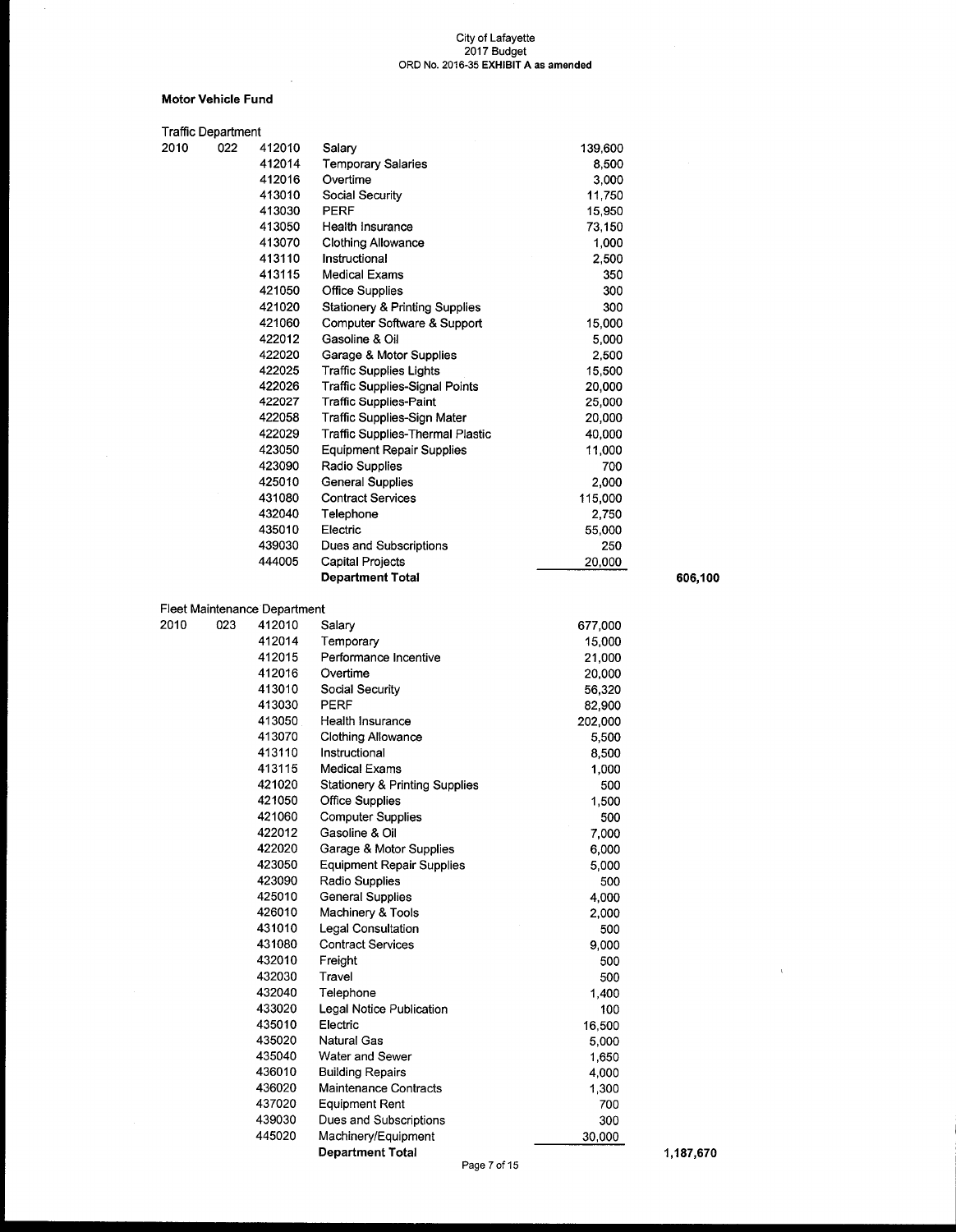FUND TOTAL 5,759,870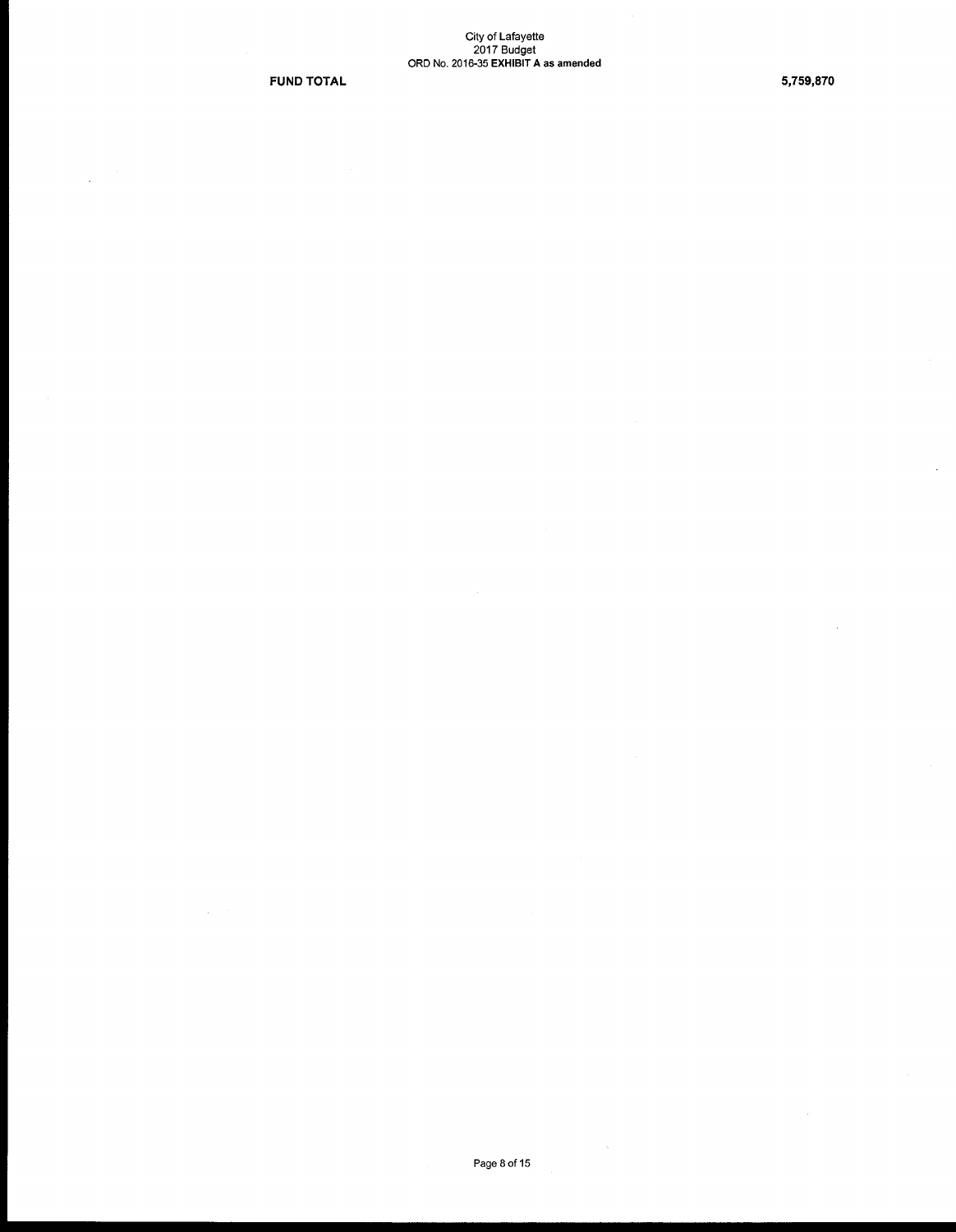$\bar{z}$ 

#### Parks Fund

 $\sim$ 

|      |                            | <b>Administration Department</b> |                                           |         |         |
|------|----------------------------|----------------------------------|-------------------------------------------|---------|---------|
| 2040 | 031                        | 412010                           | Salary                                    | 306,900 |         |
|      |                            | 412014                           | <b>Temporary Salaries</b>                 | 27,000  |         |
|      |                            | 413010                           | Social Security                           | 25,675  |         |
|      |                            | 413030                           | PERF                                      | 34,300  |         |
|      |                            | 413050                           | Health Insurance                          | 71,500  |         |
|      |                            | 413070                           | <b>Clothing Allowance</b>                 | 900     |         |
|      |                            | 413115                           | <b>Medical Exams</b>                      | 200     |         |
|      |                            | 421020                           | <b>Stationery &amp; Printing Supplies</b> | 1,500   |         |
|      |                            | 421050                           | <b>Office Supplies</b>                    | 2,000   |         |
|      |                            | 422012                           | Gasoline & Oil                            | 800     |         |
|      |                            | 422020                           | Garage & Motor Supplies                   | 250     |         |
|      |                            | 422032                           | Medical, Surgical, & Dental               | 0       |         |
|      |                            | 423011                           | <b>Building Maintenance Supplies</b>      | 1,500   |         |
|      |                            | 423050                           | <b>Equipment Repair Supplies</b>          | 750     |         |
|      |                            | 423060                           | Grounds Maintenance Supplies              | 0       |         |
|      |                            | 424010                           | Recreational Supplies                     | 0       |         |
|      |                            | 425010                           | <b>General Supplies</b>                   | 8,500   |         |
|      |                            | 431010                           | Legal Consultation                        | 10,000  |         |
|      |                            | 431070                           | Porfessional Consultation                 | 10,000  |         |
|      |                            | 431080                           | <b>Contract Services</b>                  | 11,000  |         |
|      |                            |                                  |                                           | 1,000   |         |
|      |                            | 432020                           | Postage                                   | 2,000   |         |
|      |                            | 432030                           | Travel                                    | 1,500   |         |
|      |                            | 432040                           | Telephone                                 |         |         |
|      |                            | 433020                           | Legal Notice Publication                  | 200     |         |
|      |                            | 433050                           | <b>Other Printing</b>                     | 5,000   |         |
|      |                            | 434060                           | Insurance                                 | 295,000 |         |
|      |                            | 435010                           | Electric                                  | 2,500   |         |
|      |                            | 435020                           | Natural Gas                               | 3,000   |         |
|      |                            | 435040                           | Water and Sewer                           | 800     |         |
|      |                            | 437020                           | <b>Equipment Rent</b>                     | 1,500   |         |
|      |                            | 439030                           | Dues and Subscriptions                    | 2,100   |         |
|      |                            | 439110                           | Refund Expense                            | 0       |         |
|      |                            | 439150                           | Taxes                                     | 2,500   |         |
|      |                            |                                  | <b>Department Total</b>                   |         | 829,875 |
|      |                            |                                  |                                           |         |         |
|      | <b>Aquatics Department</b> |                                  |                                           | 0       |         |
| 2040 | 035                        | 412010                           | Salary                                    |         |         |
|      |                            | 412014                           | <b>Temporary Salaries</b>                 | 97,000  |         |
|      |                            | 413010                           | Social Security                           | 7,500   |         |
|      |                            | 413030                           | PERF                                      | 0       |         |
|      |                            | 413050                           | Health Insurance                          | 0       |         |
|      |                            | 413115                           | <b>Medical Exams</b>                      | 2,600   |         |
|      |                            | 421050                           | <b>Office Supplies</b>                    | 300     |         |
|      |                            | 422032                           | Medical, Surgical, & Dental               | 500     |         |
|      |                            | 422040                           | Institutional                             | 2,500   |         |
|      |                            | 423011                           | <b>Building Maintenance Supplies</b>      | 5,000   |         |
|      |                            | 423040                           | <b>Chemical Supplies</b>                  | 22,000  |         |
|      |                            | 423050                           | <b>Equipment Repair Supplies</b>          | 2,000   |         |
|      |                            | 423060                           | Grounds Maintenance Supplies              | 2,000   |         |
|      |                            | 424010                           | <b>Recreational Supplies</b>              | 0       |         |
|      |                            | 425010                           | <b>General Supplies</b>                   | 16,500  |         |
|      |                            | 431080                           | <b>Contract Services</b>                  | 5,500   |         |
|      |                            | 432030                           | Travel                                    | 1,000   |         |
|      |                            | 432040                           | Telephone                                 | 0       |         |
|      |                            | 433050                           | Other Printing                            | 0       |         |
|      |                            | 435010                           | Electric                                  | 4,500   |         |
|      |                            | 435020                           | Natural Gas                               | 700     |         |
|      |                            | 435040                           | Water and Sewer                           | 18,000  |         |
|      |                            | 439030                           | Dues and Subscriptions                    | 600     |         |
|      |                            | 439095                           | <b>Bank Processing Fees</b>               | 3,500   |         |
|      |                            |                                  | <b>Department Total</b>                   |         | 191,700 |
|      |                            |                                  |                                           |         |         |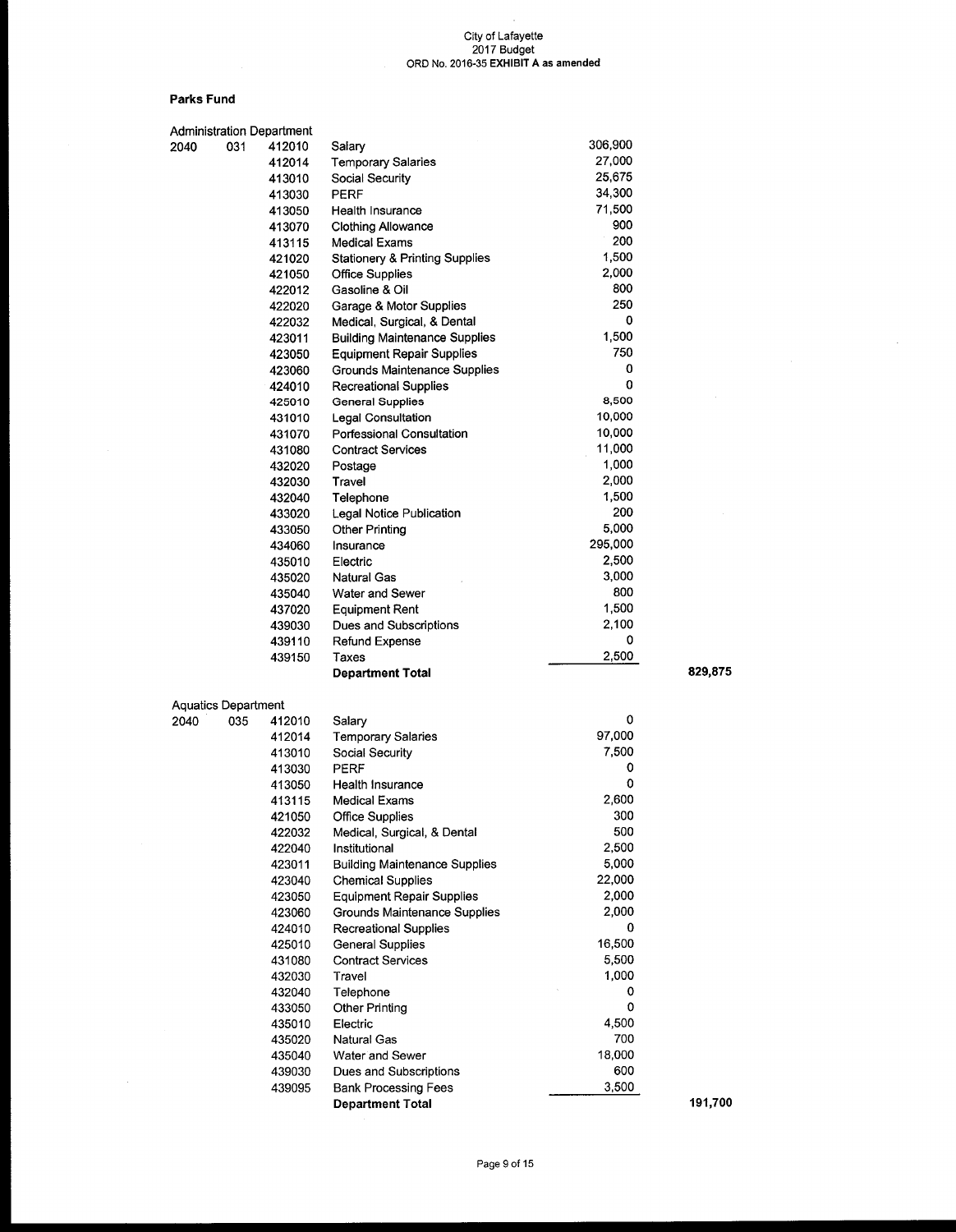| <b>McAllister Department</b> |     |                            |                                          |                |           |
|------------------------------|-----|----------------------------|------------------------------------------|----------------|-----------|
| 2040                         | 034 | 412010                     | Salary                                   | 185,750        |           |
|                              |     | 413010                     | Social Security                          | 14,205         |           |
|                              |     | 413030                     | PERF                                     | 20,850         |           |
|                              |     | 413050                     | Health Insurance                         | 56,200         |           |
|                              |     | 413070                     | <b>Clothing Allowance</b>                | 1,000          |           |
|                              |     | 413115                     | Medical Exams                            | 1,000          |           |
|                              |     | 421020                     | Stationery & Printing Supplies           | 1,000          |           |
|                              |     | 421050                     | <b>Office Supplies</b>                   | 400            |           |
|                              |     | 422032                     | Medical, Surgical, & Dental              | 0              |           |
|                              |     | 422040                     | Institutional                            | 5,500          |           |
|                              |     | 423011                     | Building Maintenance Supplies            | 1,500          |           |
|                              |     | 423060                     | Grounds Maintenance Supplies             | 2,500          |           |
|                              |     | 424010                     | <b>Recreational Supplies</b>             | 0              |           |
|                              |     | 425010                     | <b>General Supplies</b>                  | 8,000          |           |
|                              |     | 431080                     | <b>Contract Services</b>                 | 21,000         |           |
|                              |     | 432020                     | Postage                                  | 200            |           |
|                              |     | 432040                     | Telephone                                | 3,500          |           |
|                              |     | 435010                     | Electric                                 | 20,000         |           |
|                              |     | 435020                     | Natural Gas                              | 18,000         |           |
|                              |     | 435040                     | <b>Water and Sewer</b>                   | 1,200          |           |
|                              |     | 436010                     | Building Repairs                         | 2,000          |           |
|                              |     | 439030                     | Dues and Subscriptions                   | 200            |           |
|                              |     |                            | Department Total                         |                | 364,005   |
|                              |     |                            |                                          |                |           |
|                              |     | Park & Facility Department |                                          |                |           |
| 2040                         | 032 | 412010                     | Salary                                   | 790,000        |           |
|                              |     | 412014                     | <b>Temporary Salaries</b>                | 199,000        |           |
|                              |     | 412016                     | Overtime                                 | 4,000          |           |
|                              |     | 413010                     | Social Security                          | 76,250         |           |
|                              |     | 413030                     | <b>PERF</b>                              | 88,500         |           |
|                              |     | 413050                     | Health Insurance                         | 221,000        |           |
|                              |     | 413070                     | <b>Clothing Allowance</b>                | 6,000          |           |
|                              |     | 421020                     | Stationery & Printing Supplies           | 100            |           |
|                              |     | 421050                     | <b>Office Supplies</b>                   | 800            |           |
|                              |     | 422012                     | Gasoline & Oil                           | 25,000         |           |
|                              |     | 422020                     | Garage & Motor Supplies                  | 6,000          |           |
|                              |     | 422032                     | Medical, Surgical, & Dental              | 750            |           |
|                              |     | 422040                     | Institutional                            | 14,500         |           |
|                              |     | 423011                     | Building Maintenance Supplies            | 21,000         |           |
|                              |     | 423012                     | Street & Alley Maintenance Supplies      | 4,500          |           |
|                              |     | 423040                     | Chemicals                                | 20,000         |           |
|                              |     | 423050                     | <b>Equipment Repair Supplies</b>         | 30,000         |           |
|                              |     | 423060                     | Grounds Maintenance Supplies             | 22,000         |           |
|                              |     | 423060                     | <b>Grounds Equipment Supplies</b>        | 0              |           |
|                              |     | 424010                     | <b>Recreational Supplies</b>             | 0              |           |
|                              |     | 425010                     | <b>General Supplies</b>                  | 49,500         |           |
|                              |     | 426010                     | Machinery & Tools                        | 10,000         |           |
|                              |     | 431080                     | <b>Contract Services</b>                 | 110,000        |           |
|                              |     | 432030                     | Travel                                   | 3,600          |           |
|                              |     | 432040                     | Telephone                                | 6,400          |           |
|                              |     | 435010                     | Electric                                 | 60,000         |           |
|                              |     | 435020                     | Natural Gas                              | 5,750          |           |
|                              |     | 435040                     | Water and Sewer                          | 2,000          |           |
|                              |     | 436010                     | Landfill Fees                            | 2,000          |           |
|                              |     | 436010                     | Maintenance Contracts                    | 0              |           |
|                              |     | 436020                     |                                          | 4,000          |           |
|                              |     |                            | <b>Building Repairs</b>                  |                |           |
|                              |     | 437020<br>439030           | Equipment Rent<br>Dues and Subscriptions | 6,000<br>1,065 |           |
|                              |     | 439091                     | <b>Educational Material</b>              | 200            |           |
|                              |     | 445020                     | Other Equipment                          | 4,000          |           |
|                              |     |                            | <b>Department Total</b>                  |                | 1,793,915 |
|                              |     |                            |                                          |                |           |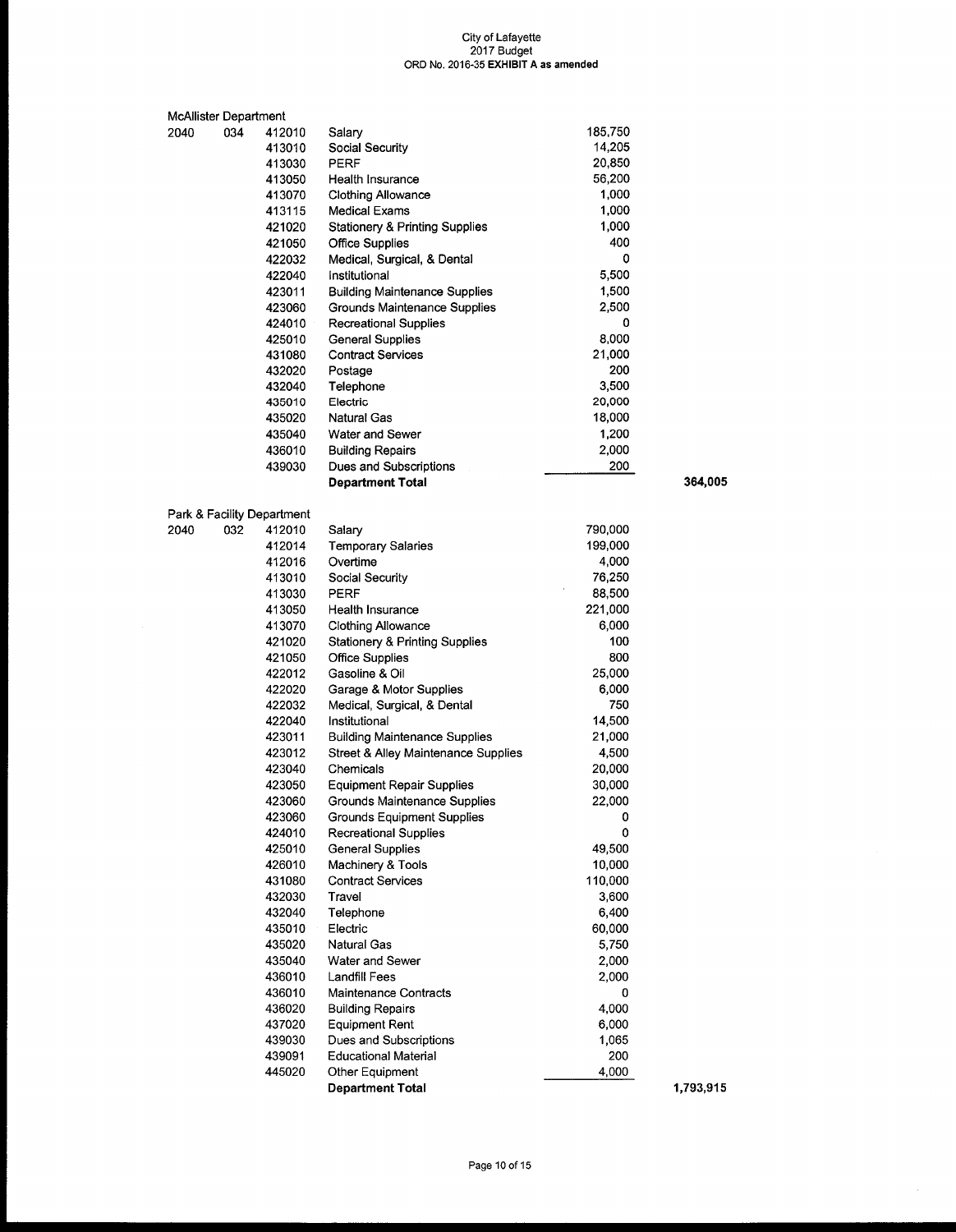# City of Lafayette 2017 Budget

| Zoo Department |     |        | ORD No. 2016-35 EXHIBIT A as amended      |         |  |
|----------------|-----|--------|-------------------------------------------|---------|--|
| 2040           | 038 | 412010 | Salary                                    | 373,100 |  |
|                |     | 412014 | <b>Temporary Salaries</b>                 | 105,000 |  |
|                |     | 413010 | Social Security                           | 36,800  |  |
|                |     | 413030 | <b>PERF</b>                               | 41,890  |  |
|                |     | 413050 | Health Insurance                          | 76,000  |  |
|                |     | 413070 | <b>Clothing Allowance</b>                 | 1,100   |  |
|                |     | 413115 | <b>Medical Exams</b>                      | 500     |  |
|                |     | 421020 | <b>Stationery &amp; Printing Supplies</b> | 350     |  |
|                |     | 421050 | <b>Office Supplies</b>                    | 1,400   |  |
|                |     | 422012 | Gasoline & Oil                            | 2,150   |  |
|                |     | 422020 | Garage & Motor Supplies                   | 600     |  |
|                |     | 422032 | Medical, Surgical, & Dental               | 5,000   |  |
|                |     | 422040 | Institutional                             | 10,000  |  |
|                |     | 423011 | <b>Building Maintenance Supplies</b>      | 5,000   |  |
|                |     | 423050 | <b>Equipment Repair Supplies</b>          | 15,000  |  |
|                |     | 423060 | Grounds Maintenance Supplies              | 5,000   |  |
|                |     | 424015 | <b>Feed for Animals</b>                   | 20,000  |  |
|                |     | 425010 | <b>General Supplies</b>                   | 20,000  |  |
|                |     | 431050 | <b>Professional Consultation</b>          | 20,000  |  |
|                |     | 431080 | <b>Contract Services</b>                  | 30,000  |  |
|                |     | 432020 | Postage                                   | 200     |  |
|                |     | 432030 | Travel                                    | 2,000   |  |
|                |     | 432040 | Telephone                                 | 5,300   |  |
|                |     | 433050 | <b>Other Printing</b>                     | 500     |  |
|                |     | 435010 | Electric                                  | 22,000  |  |
|                |     | 435020 | <b>Natural Gas</b>                        | 12,000  |  |
|                |     | 436030 | Ground Maint. Contracts & Supplies        | 2,500   |  |
|                |     | 436040 | <b>Building Repairs</b>                   | 2,000   |  |
|                |     | 437020 | <b>Equipment Rent</b>                     | 500     |  |
|                |     | 439030 | Dues and Subscriptions                    | 2,000   |  |
|                |     | 439091 | <b>Educational Material</b>               | 200     |  |
|                |     |        | <b>Department Total</b>                   |         |  |

### FUND TOTAL 3,997,585

 $\sim$ 

| <b>Redevelopment Fund</b> |        |                                  |         |         |
|---------------------------|--------|----------------------------------|---------|---------|
| 2180                      | 412010 | Salary                           | 325,000 |         |
|                           | 412114 | <b>Temporary Salaries</b>        | 5,000   |         |
|                           | 413010 | Social Security                  | 25,000  |         |
|                           | 413030 | PERF                             | 35.550  |         |
|                           | 413050 | Health Insurance                 | 78.000  |         |
|                           | 421050 | <b>Office Supplies</b>           | 5,000   |         |
|                           | 431010 | <b>Legal Consultation</b>        | 11,500  |         |
|                           | 431050 | <b>Professional Consultation</b> | 4,000   |         |
|                           | 431080 | <b>Contract Services</b>         | 2.000   |         |
|                           | 432020 | Postage                          | 350     |         |
|                           | 432030 | Travel                           | 2,800   |         |
|                           | 432040 | Telephone                        | 750     |         |
|                           | 433020 | Legal Notice Publications        | 1,200   |         |
|                           | 433050 | Other Printing                   | 1,500   |         |
|                           | 439030 | Dues and Subscriptions           | 1,200   |         |
|                           |        | TOTAL REDEVELOPMENT FUND         |         | 498.850 |

|      | Local Option Highway User Tax Fund |                                            |  |
|------|------------------------------------|--------------------------------------------|--|
| 2490 |                                    | 423012 Street & Alley Maintenance Supplies |  |
|      | 431080                             | Contract Services                          |  |
|      |                                    | <b>TOTAL LOHUT FUND</b>                    |  |

|      | Local Roads & Streets Fund |                                     |         |
|------|----------------------------|-------------------------------------|---------|
| 2020 | 423012                     | Street & Alley Maintenance Supplies | 300,000 |
|      | 431080                     | <b>Contract Services</b>            | 85,000  |
|      | 444005                     | <b>Capital Projects</b>             | 250,000 |
|      | 445020                     | Machinery/Equipment                 | 0       |
|      |                            | Page 11 of 15                       |         |

818,090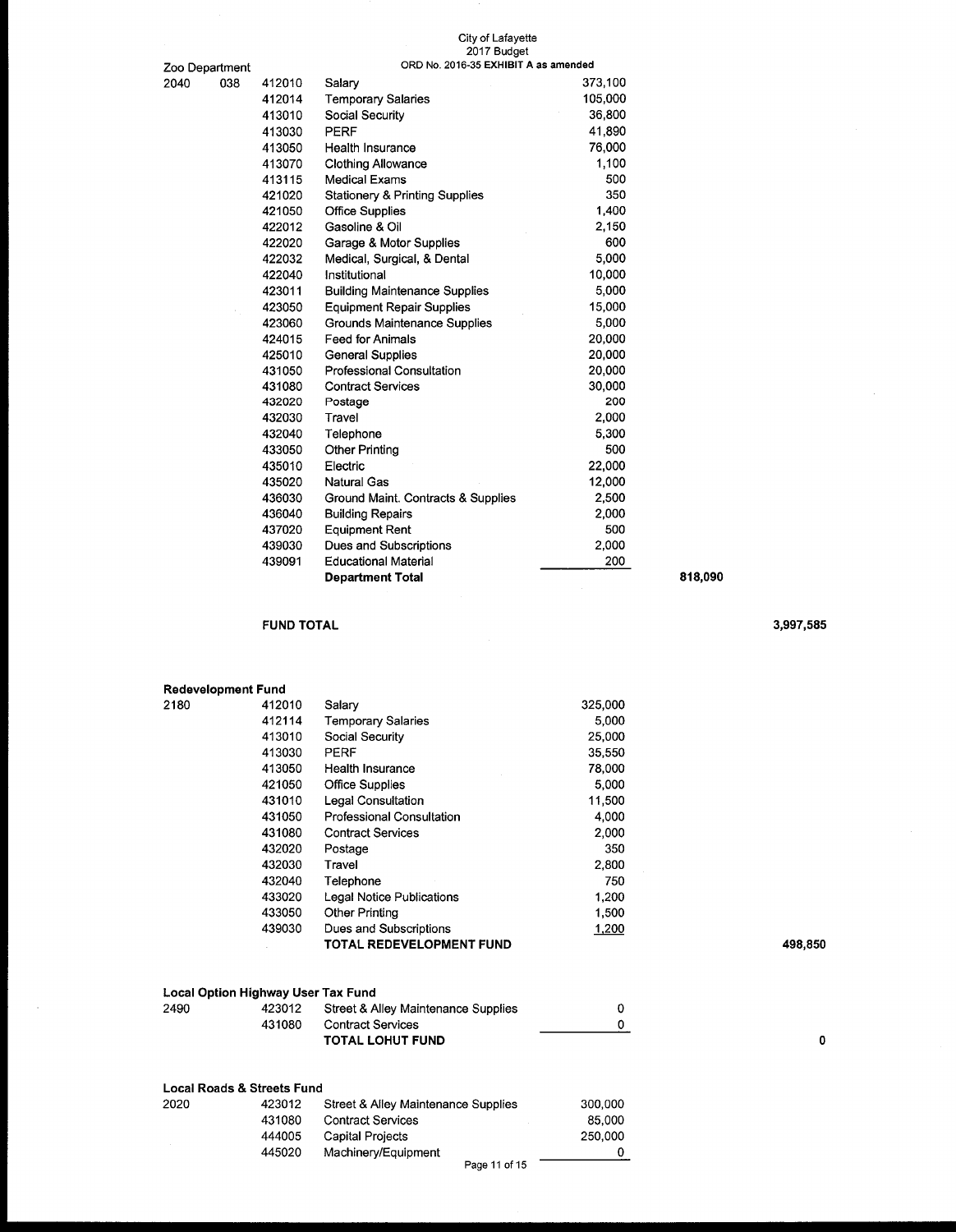## City of Lafayette<br>TOTAL LR&S FUND 2017 Budget 635,000 635,000 ORD No. 2016-35 EXHIBIT A as amended

 $\sim$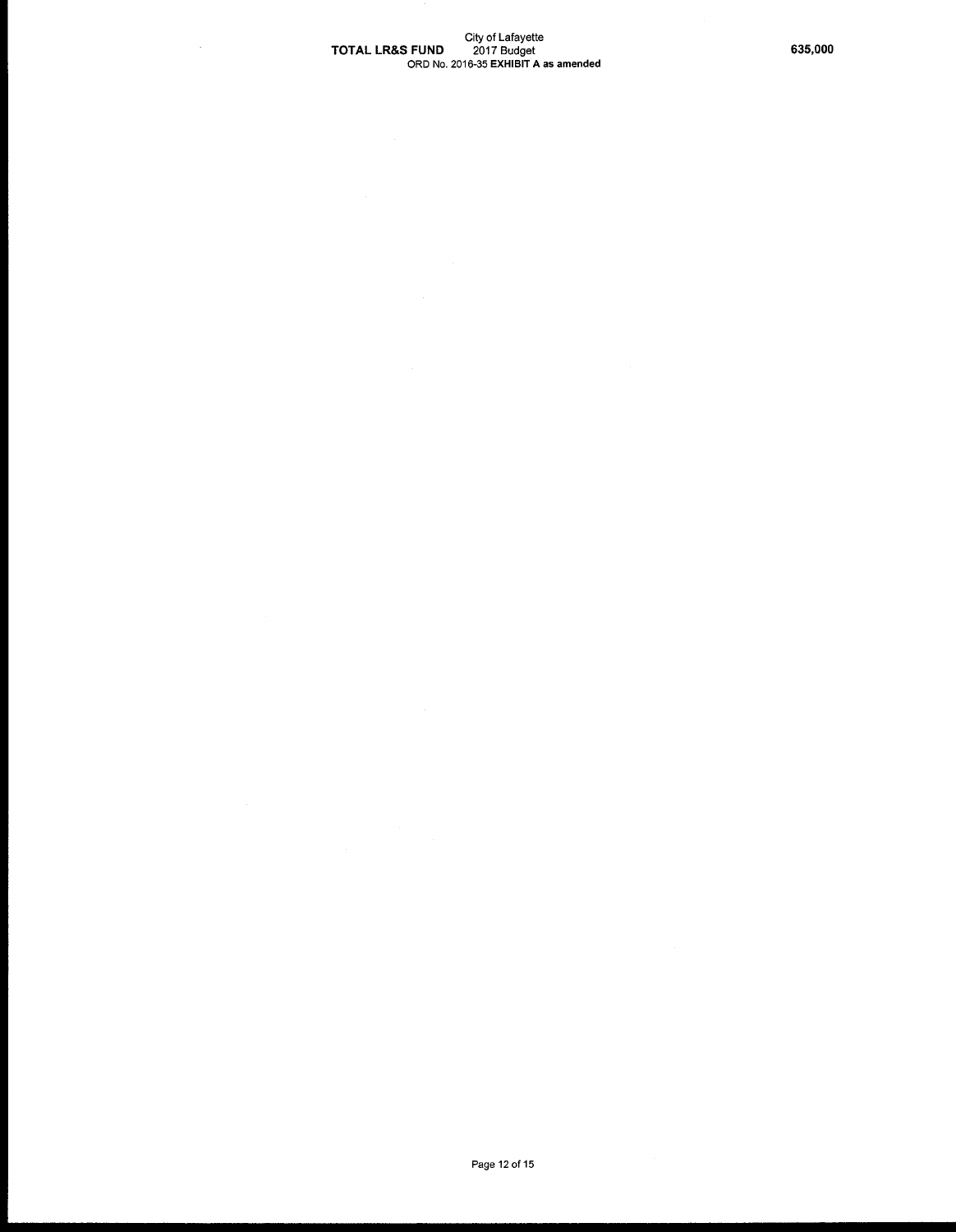| <b>Band Fund</b> |                |                                         |                                             |           |           |
|------------------|----------------|-----------------------------------------|---------------------------------------------|-----------|-----------|
| 2720             |                | 431080                                  | <b>Contract Services</b><br>TOTAL BAND FUND | 25,000    | 25,000    |
|                  |                |                                         |                                             |           |           |
|                  |                | <b>Police Continuing Education Fund</b> |                                             |           |           |
| 2320             |                | 413110                                  | Instructional                               | 10,000    |           |
|                  |                | 431080                                  | <b>Contract Services</b>                    | 30,000    |           |
|                  |                | 445020                                  | Other Equipment                             | 30,000    |           |
|                  |                |                                         | <b>TOTAL CONT EDUC. FUND</b>                |           | 70,000    |
|                  |                | <b>Cum Cap Improvement Fund</b>         |                                             |           |           |
| 4010             |                | 431080                                  | <b>Contract Services</b>                    | 50,000    |           |
|                  |                | 445060                                  | Computer Software                           | 70,000    |           |
|                  |                | 445070                                  | Computer Hardware                           | 70,000    |           |
|                  |                |                                         | <b>TOTAL CCI Fund</b>                       |           | 190,000   |
| <b>Edit Fund</b> |                |                                         |                                             |           |           |
| 2090             | 065            | 422012                                  | Gas and Oil                                 | 5,000     |           |
|                  |                | 422015                                  | <b>Operating Expenses Dev</b>               | 500,000   |           |
|                  |                | 431060                                  | <b>Tipping Fee</b>                          | 815,000   |           |
|                  |                | 431080                                  | <b>Contract Services</b>                    | 860,000   |           |
|                  |                | 434010                                  | Workman's Comp                              | 280,000   |           |
|                  |                | 434060                                  | Insurance                                   | 275,000   |           |
|                  |                | 435010                                  | Electric                                    | 5,000     |           |
|                  |                | 438010                                  | Debt Service Principle                      | 2,325,000 |           |
|                  |                | 438020                                  | Interest Expense                            | 335,000   |           |
|                  |                | 444160                                  | Capital Projects                            | 100,000   |           |
|                  |                | 445020                                  | Machinery/ Equipment                        | 75,000    |           |
|                  |                |                                         | TOTAL EDIT FUND                             |           | 5,575,000 |
|                  |                | <b>Cum Cap Development Fund</b>         |                                             |           |           |
| 4020             | 060            | 413040                                  | Unemployment Compensation                   | 65,000    |           |
|                  |                | 431030                                  | <b>Construction Contracts</b>               | 150,000   |           |
|                  |                | 431080                                  | <b>Contract Services</b>                    | 165,000   |           |
|                  |                | 445020                                  | Other Equipment                             | 145,000   |           |
|                  |                | 445030                                  | <b>New Traffic Signals</b>                  | 0         |           |
|                  |                | 445040                                  | Motor Equipment                             | 0         |           |
|                  |                | 445060                                  | <b>Computer Software</b>                    | 200,000   |           |
|                  |                | 445070                                  | <b>Computer Hardware</b>                    | 200,000   |           |
|                  |                |                                         | <b>TOTAL CCD FUND</b>                       |           | 925,000   |
|                  | Park Bond Fund |                                         |                                             |           |           |
| 3120             | 063            | 431080                                  | Contract Svc. Paying Agent                  | 3,000     |           |
|                  |                | 438010                                  | <b>Bond Principle Payment</b>               | 910,000   |           |
|                  |                | 438020                                  | <b>Interest Expense</b>                     | 26,374    |           |
|                  |                |                                         | <b>TOTAL PARK BOND FUND</b>                 |           |           |
|                  |                |                                         |                                             |           | 939,374   |

 $\bar{z}$ 

 $\bar{\lambda}$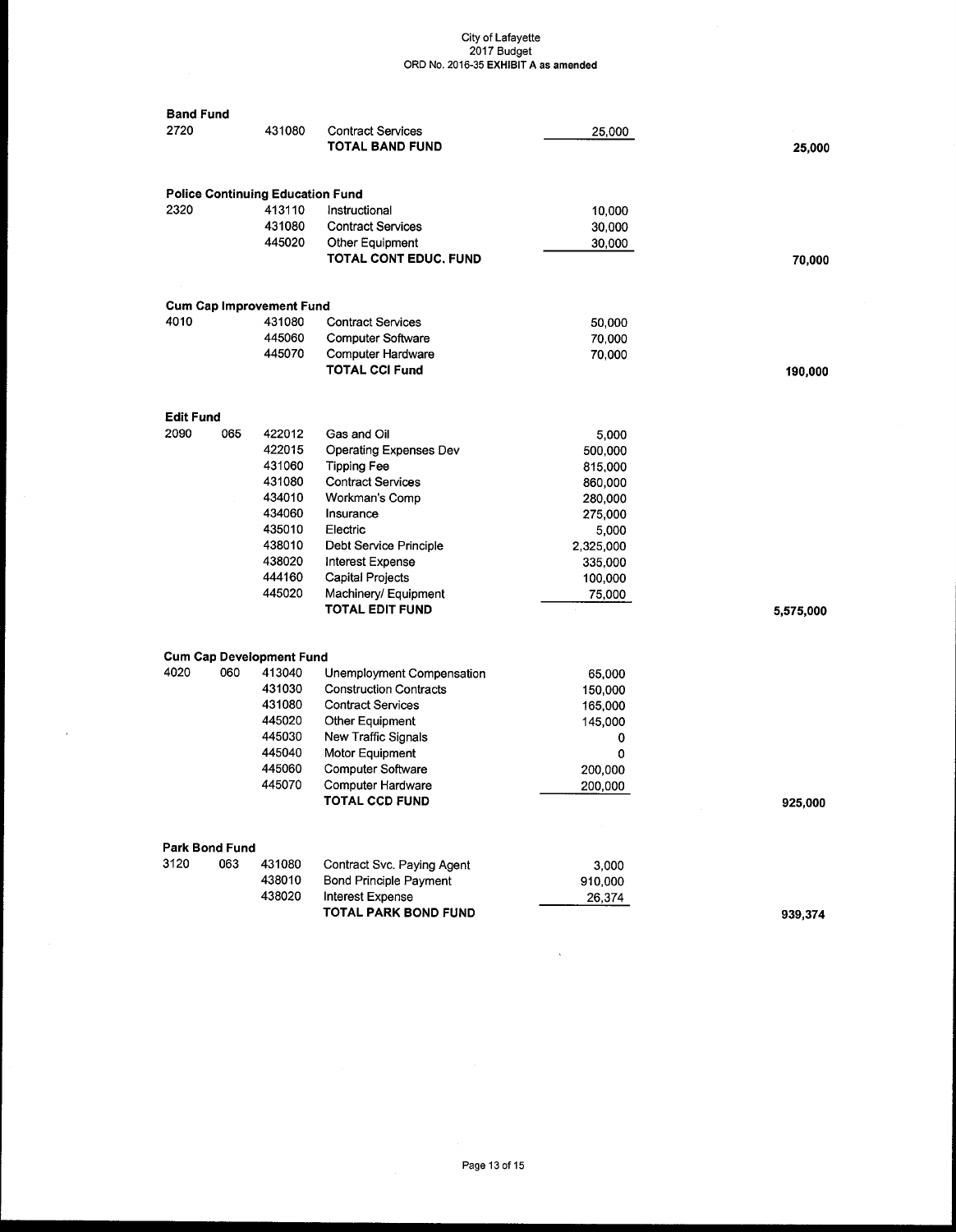|      | Parking Operations Fund |                                           |         |         |
|------|-------------------------|-------------------------------------------|---------|---------|
| 6200 | 412010                  | Salary                                    | 125,900 |         |
|      | 412114                  | Temp Salary                               | 15,000  |         |
|      | 413010                  | Payroll Taxes                             | 10,750  |         |
|      | 413030                  | <b>PERF</b>                               | 14,100  |         |
|      | 413050                  | Health Insurance                          | 21.000  |         |
|      | 413070                  | <b>Clothing Allowance</b>                 | 1,350   |         |
|      | 413110                  | Instructional                             | 2,500   |         |
|      | 413115                  | Medical Exams                             | 250     |         |
|      | 421020                  | <b>Stationery &amp; Printing Supplies</b> | 4,000   |         |
|      | 421050                  | <b>Office Supplies</b>                    | 2,000   |         |
|      | 422012                  | Gasoline & Oil                            | 3,500   |         |
|      | 422020                  | Garage & Motor Supplies                   | 1,000   |         |
|      | 425010                  | <b>General Supplies</b>                   | 6,000   |         |
|      | 431010                  | Legal                                     | 1,000   |         |
|      | 431080                  | <b>Contract Services</b>                  | 25,000  |         |
|      | 432030                  | Travel                                    | 1,500   |         |
|      | 432040                  | Telephone                                 | 2,200   |         |
|      | 435010                  | Electric                                  | 12,000  |         |
|      | 435040                  | Water & Sewer                             | 700     |         |
|      | 436010                  | <b>Building Maintenance</b>               | 20,000  |         |
|      | 436030                  | Grounds Maintenance                       | 2,500   |         |
|      | 439030                  | Dues & Subscriptions                      | 1,200   |         |
|      | 439095                  | <b>Bank Fees</b>                          | 1,500   |         |
|      | 444160                  | Capital Asset Purchase                    | 40,000  |         |
|      |                         | <b>TOTAL PARKING GARAGE FUND</b>          |         | 314,950 |

# Fire Pension Fund<br>8010 4120

| 8010 | 412010 | Salary                                    | 5,135     |
|------|--------|-------------------------------------------|-----------|
|      | 413010 | Payroll Taxes                             | 393       |
|      | 413115 | <b>Medical Exams</b>                      | 30,000    |
|      | 421020 | <b>Stationery &amp; Printing Supplies</b> | 0         |
|      | 421050 | <b>Office Supplies</b>                    | 100       |
|      | 431080 | Legal Consultation                        | 500       |
|      | 432020 | Postage                                   | 50        |
|      | 432030 | Travel                                    | 0         |
|      | 439022 | <b>Pension Retired</b>                    | 1.884,400 |
|      | 439023 | <b>Pension Dependents</b>                 | 690,340   |
|      | 439024 | Death Benefits                            | 60,000    |
|      | 445020 | <b>Other Equipment</b>                    | 500       |
|      |        | <b>TOTAL FIRE PENSION FUND</b>            |           |

# Police Pension Fund<br>8020 4120

| 8020 | 412010 | Salary                           | 5,135     |
|------|--------|----------------------------------|-----------|
|      | 413010 | Payroll Taxes                    | 393       |
|      | 413115 | Medical Exams                    | 1,200     |
|      | 421020 | Stationery & Printing Supplies   | 100       |
|      | 421050 | <b>Office Supplies</b>           | 250       |
|      | 431010 | Legal Consultation               | 500       |
|      | 432020 | Postage                          | 100       |
|      | 432030 | Travel                           | 100       |
|      | 434070 | Premium Official Bond            | 100       |
|      | 439022 | Pension Retired                  | 1,181,987 |
|      | 439023 | Pension Dependents               | 369,000   |
|      | 439024 | Death Benefits                   | 60,000    |
|      |        | <b>TOTAL POLICE PENSION FUND</b> |           |

 $2,671,418$ 

1,618,865